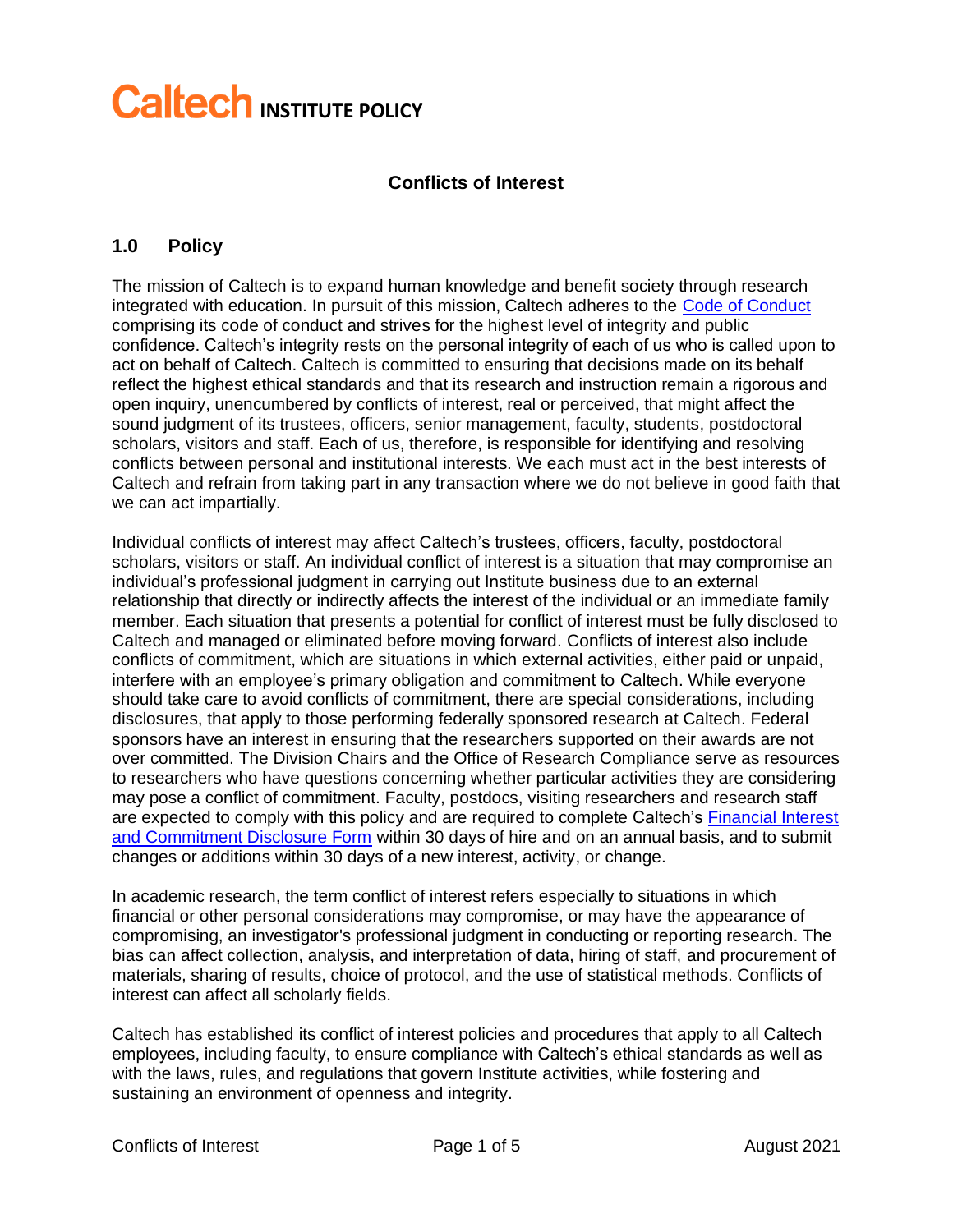## **2.0 Individual Conflicts of Interest**

The broad principles in this policy encompass a variety of situations, many of which do not fall into patterns for which specific guidelines may be established. Conflicts of interest inevitably arise from time to time in everyday business life; some may appear to be inconsequential or may even be advantageous to Caltech. It is important, however, that all employees make timely disclosure of any such conflict of interest. Each employee should apply their sense of integrity and common sense to disclose any circumstances that are, may become, or may give the appearance of a possible conflict of interest. Supplementing this broad policy statement are the following rules to be observed on specific matters:

- 2.1 Each employee has a duty to act in the best interest of Caltech and avoid actions that would call into question the integrity of the employee or Caltech.
- 2.2 An employee who has directly or through family or business connections, a material interest in suppliers of goods or services, or an interest in contractors or potential contractors with Caltech, should not act on behalf of Caltech in any transaction involving that interest. No employee should participate in the selection, award, or administration of a contract with any party with whom they are negotiating regarding potential employment or any arrangement concerning potential employment.
- 2.3 An employee should avoid outside activity involving obligations that may conflict or appear to conflict with Institute interests, including its interest in the employee's full- or part-time services (i.e. a conflict of commitment). Activities to disclose include, but are not limited to, paid or unpaid directorships, external academic appointments, editorial positions, service on advisory boards, consulting or similar arrangements, and other outside employment. Campus and JPL staff and postdoctoral scholars are required to obtain approval prior to engaging in outside activities. Campus and JPL staff and postdoctoral scholars must complete the Request [for Outside Activity](https://hr.caltech.edu/documents/2750/outside_activity_request_form_2019_fillable.pdf) form as required in [Personnel Memorandum PM 9-3.](https://www.hr.caltech.edu/documents/2921/pm_9-3.pdf)
- 2.4 To avoid the appearance of a conflict of interest, an employee should provide full disclosure of any business or financial enterprise or activity in which they are involved that might influence, or might appear to influence, their official decisions or actions on Caltech matters.
- 2.5 An employee should refrain from personal activities that include, but are not limited to, the purchase or sale of securities, real property, or other goods or services in which they could use or might appear to have the opportunity to use, for personal gain, confidential information or special knowledge gained as a result of their relationship with Caltech.
- 2.6 An employee should refrain from unauthorized disclosure of nonpublic information concerning Caltech. Additionally, an employee should not use nonpublic information accessed through the performance of a government contract for personal gain.
- 2.7 No employee should make unauthorized use of Caltech resources for their personal benefit or for the benefit of any other person. Incidental personal use of resources is authorized by Caltech. See [Acceptable Use of Electronic Information Resources](https://www.hr.caltech.edu/resources/institute-policies/acceptable-use-electronic-resources-policy) [Policy](https://www.hr.caltech.edu/resources/institute-policies/acceptable-use-electronic-resources-policy) and JPL Rules for requirements at JPL.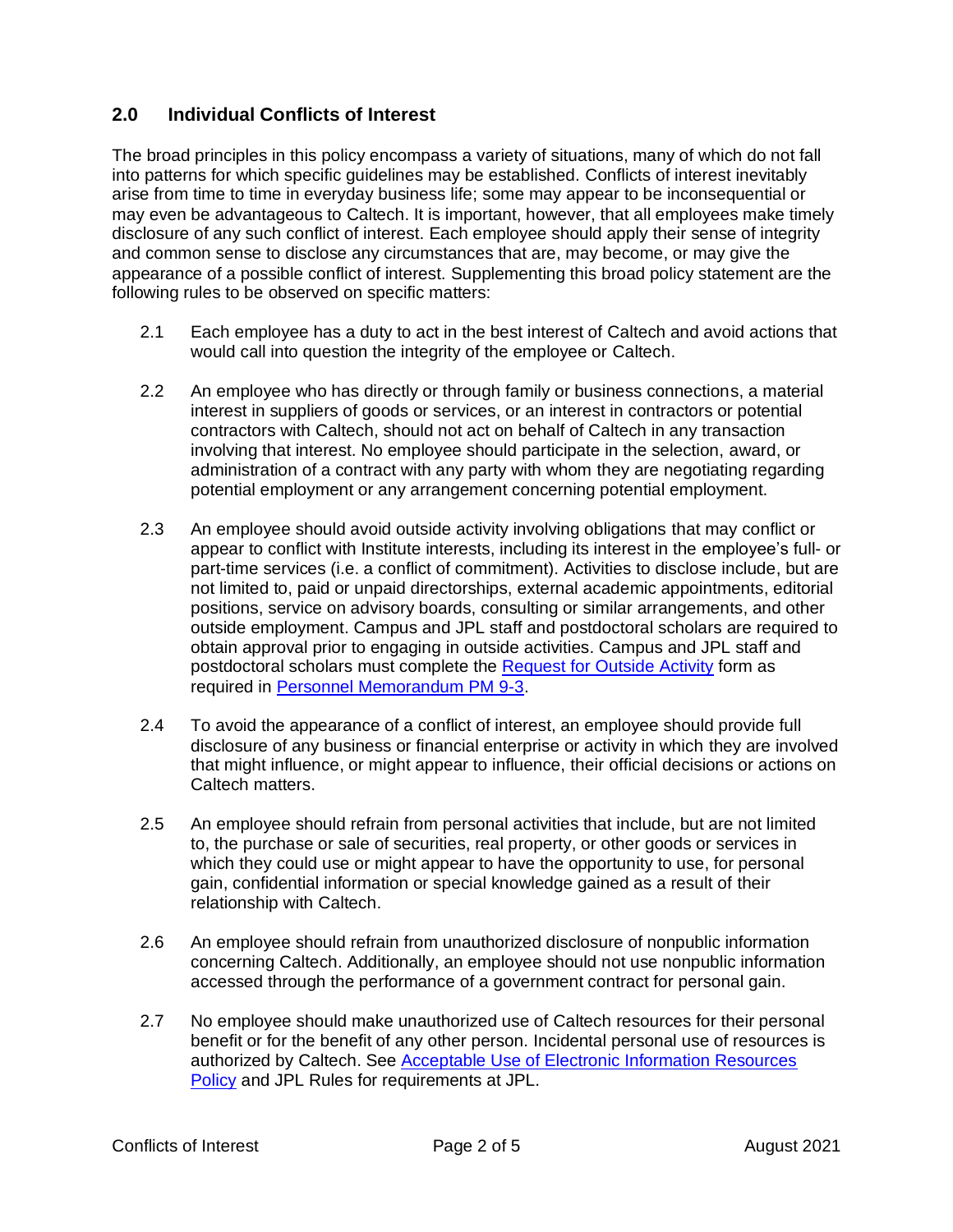- 2.8 It is sound practice to discourage gifts and favors from people with whom Caltech has a business relationship. Personal gifts of more than nominal value should be tactfully declined or returned to avoid any appearance or suggestion of improper influence. Any employee involved in awarding or administering contracts using federal or other government funds should keep in mind that state and federal law contain prohibitions against soliciting or accepting gratuities, favors, or anything of monetary value from contractors or potential contractors.
- 2.9 Any employee doing business on behalf of Caltech with specific vendors should refrain from participating going on leisure trips with representatives of those vendors. Such trips are not appropriate, even when a staff employee pays a fee to the vendor to participate in such trips.
- 2.10 No employee should act in any Institute matter involving a member of their immediate family including, but not limited to, matters affecting family members' employment or evaluation or advancement in Caltech. Immediate family includes an employee's spouse or domestic partner and children. The employment of relatives as that term is defined in [Personnel Memorandum \(PM 9\),](https://www.hr.caltech.edu/documents/2685/pm_09.pdf) is subject to the conditions and restrictions described in [PM 9,](https://www.hr.caltech.edu/documents/2685/pm_09.pdf) including the requirement to complete the Nepotism Evaluation process whenever a relative of an employee is considered for employment in the same organization as the employee.

Any employee who believes that their conduct or activities may or may appear to conflict with these guidelines or activities or otherwise create a conflict of interest, should make an appropriate disclosure. You may also report possible conflicts of interest by calling the Campus Hotline at (626) 395-8787 or submitting a [hotline form.](https://asic.caltech.edu/caltech-hotline/contact) JPL employees should consult Laboratory requirements, and seek guidance and/or report possible conflicts of interest by contacting the JPL Ethics Office.

# **3.0 Additional Faculty Responsibilities**

It is acknowledged that, in their wider roles as academicians and professionals, the faculty may be subject to conflicts of interest that are not necessarily financial and that are not within the scope of a policy that is designed to address conflicts of interest in the employer-employee setting. For example, this policy is not designed to address conflicts that may be encountered in service to a professional society. Other activities not covered by this policy are best handled within the ethical guidelines established by the Faculty Handbook. Faculty members must be aware of potential conflicts to ensure an open and productive environment for research and teaching. Conflicts of interest may arise when faculty members have the opportunity to influence Caltech's business decisions or when outside relationships may or may appear to compromise the integrity of decisions made as teachers and researchers. A faculty member's general commitment to Caltech requires that members perform their responsibilities to Caltech and appropriately use their own judgment in deciding whether to engage in a variety of extramural activities, within the confines set forth in the Faculty Handbook. As a result, Caltech relies on its faculty to be alert to the possible effect of outside activities on the integrity of their decisions and on their ability to fulfill their obligations to Caltech and to federal and private research sponsors. Accordingly, in addition to the conflict rules set forth above, the following guidance is provided for faculty:

3.1 Disclosure is imperative if the faculty member directs students in a research area and, as a result, the faculty member intends to realize financial gain. An example is a research area within the ambit of a business in which the faculty member has a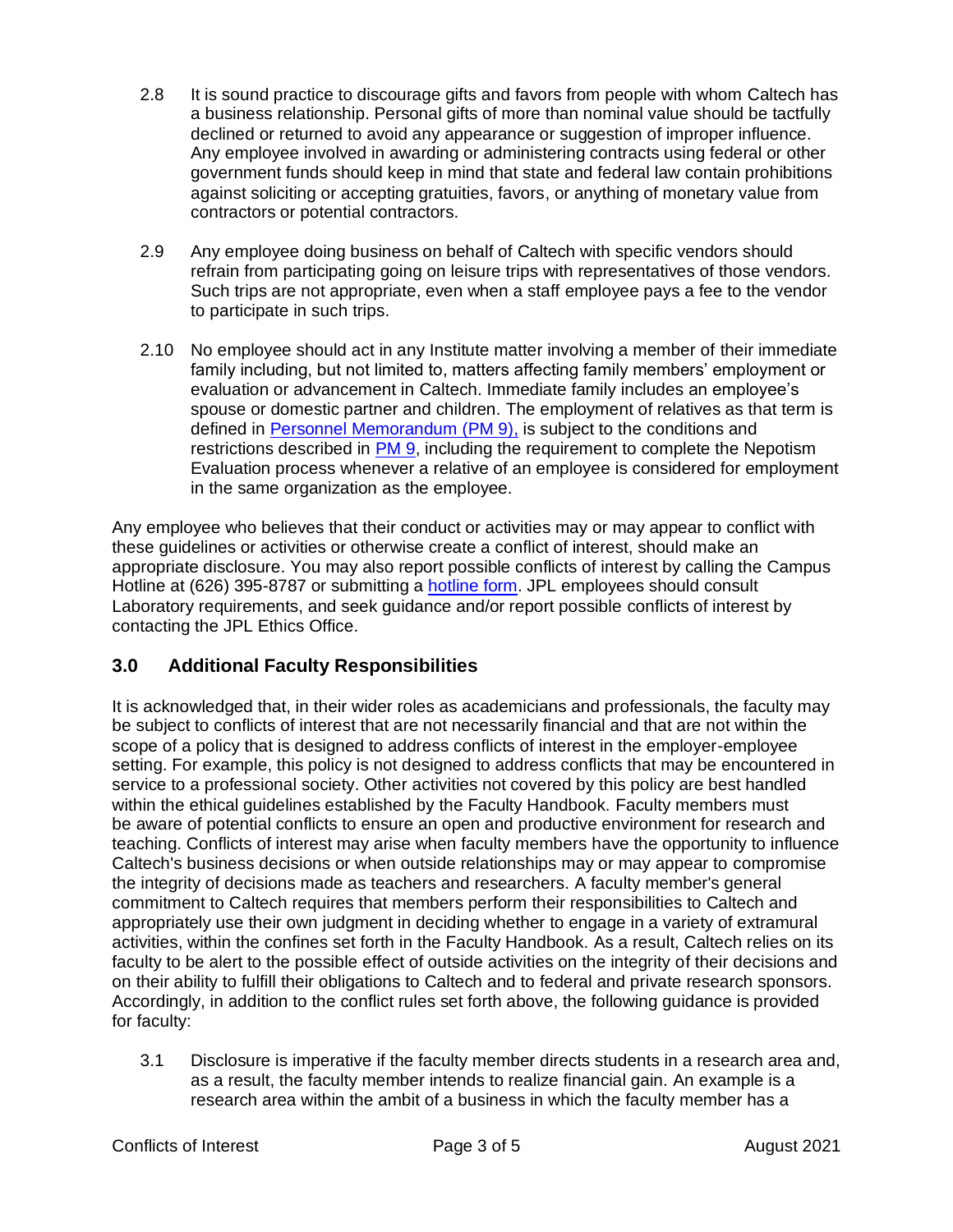significant ownership interest or which employs the faculty member as a consultant. Any involvement of undergraduates, graduate students, or postdoctoral scholars in the outside professional activities of the faculty member directing the student's research must be specifically approved in advance by the division chair. The student or postdoctoral scholar must also sign the written disclosure to signify understanding of the issues involved.

- 3.2 Disclosure is mandatory if the faculty member has a significant interest in a business under circumstances that link the fortunes of the business to the faculty member's research.
- 3.3 Disclosure is mandatory if the faculty member is to receive sponsored support for research from a business for which the faculty member is a consultant, or in which the faculty member has a significant financial interest.

## **4.0 Conflict of Interest Requirements Imposed by Federal Sponsors**

Federal sponsors, including National Science Foundation (NSF) and Public Health Service (PHS), have issued specific rules regarding the disclosure of significant financial interests and the management of financial conflicts of interest as a condition for submitting proposals and accepting awards of financial support from these agencies. Members of the Caltech community proposing or working on any activity funded by a federal sponsor, including NSF or PHS (including the National Institutes of Health) are required to comply with [Caltech's Policy and](https://researchcompliance.caltech.edu/documents/7348/fedawardcoi_pdf.pdf)  [Procedures for Managing Conflict of Interest Requirements Imposed by Federal Sponsors,](https://researchcompliance.caltech.edu/documents/7348/fedawardcoi_pdf.pdf) and [other sponsor disclosure requirements.](https://researchcompliance.caltech.edu/documents/7348/fedawardcoi_pdf.pdf)

## **5.0 Institutional Conflicts of Interest Policy**

Institutional conflicts of interest differ from individual conflicts of interest. An institutional conflict of interest is a situation in which the research, teaching, outreach, or other activities of Caltech may be compromised because of an external financial or business relationship held by Caltech that may bring financial gain to Caltech.

### **5.1 Identifying Institutional Conflicts of Interest**

Caltech has many legitimate interests that may at times conflict. Management of institutional conflicts of interest is by its very nature more complex than that of individual conflicts of interest. External relationships to sponsors and supporters of the institution, the local community's acceptance of economic development activities, the institution's obligations as a charitable organization receiving preferential tax treatment, and the institution's perception of its teaching, research, and academic missions all impact how potential conflicts of interest are managed. The examples and issues presented below do not necessarily constitute inappropriate conflicts of interest. Each situation must be judged on the facts and merits of the relationship with an eye to what reasonable individuals outside Caltech might consider to be appropriate. Any activity, financial and/or operational, that may bring into question Caltech's reputation, integrity, and objectivity should be considered for possible conflicts of interest. The following are examples of potential situations that may give rise to institutional conflicts of interest:

5.1.1 Significant gifts to Caltech from a commercial sponsor of research may raise questions about the influence of the company on Caltech's research programs and how they are managed. Similar concerns arise when individual companies sponsor research or provide significant consulting income to a significant number